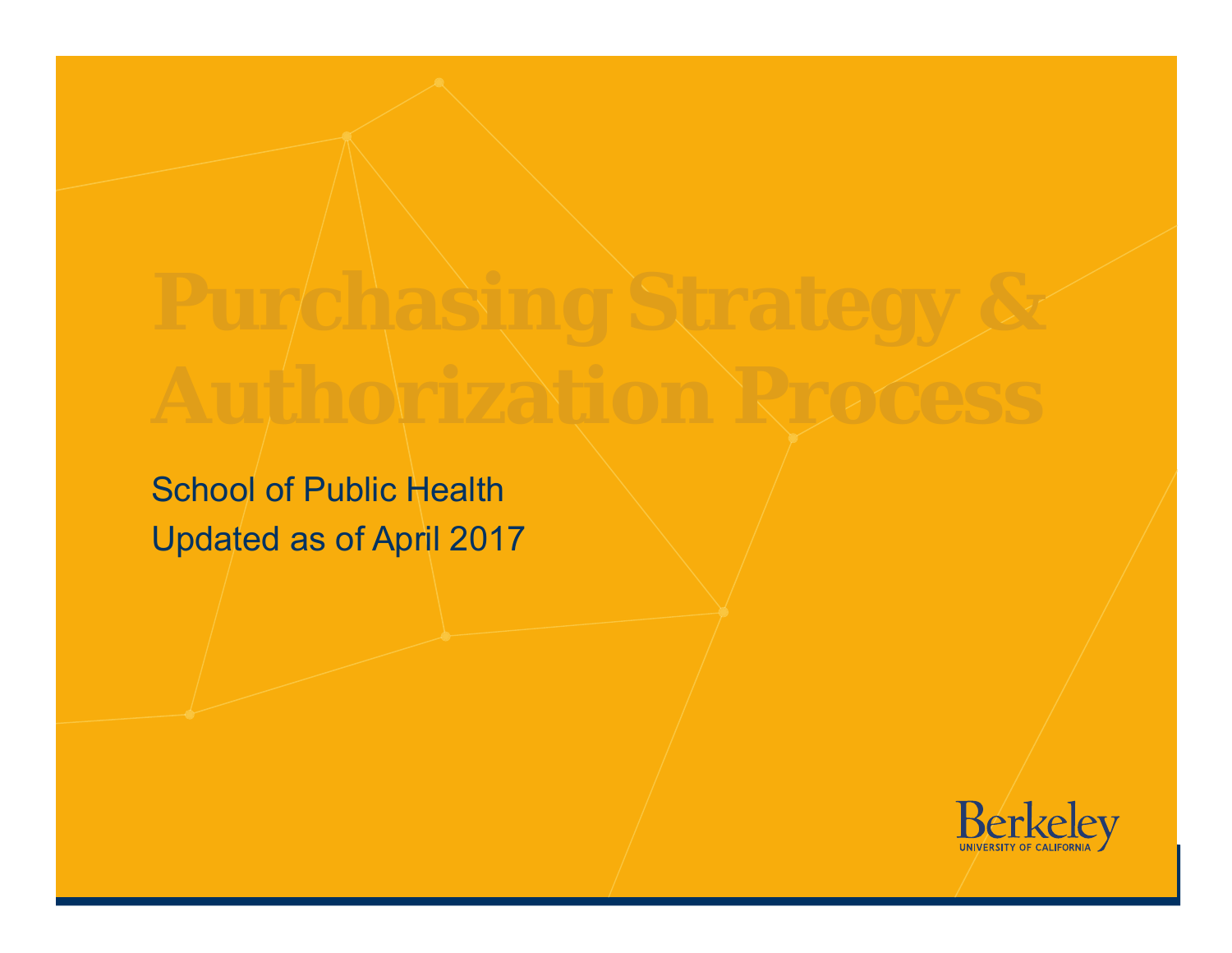## **Purchasing Strategy & Authorization Process|Table of Contents**

| <b>Purchasing components</b>        |         |
|-------------------------------------|---------|
| Methodology for successful purchase | 4       |
| Who needs to approve what?          | $5 - 7$ |
| What documentation is required?     | 8       |
| How do I submit documentation?      | 9       |

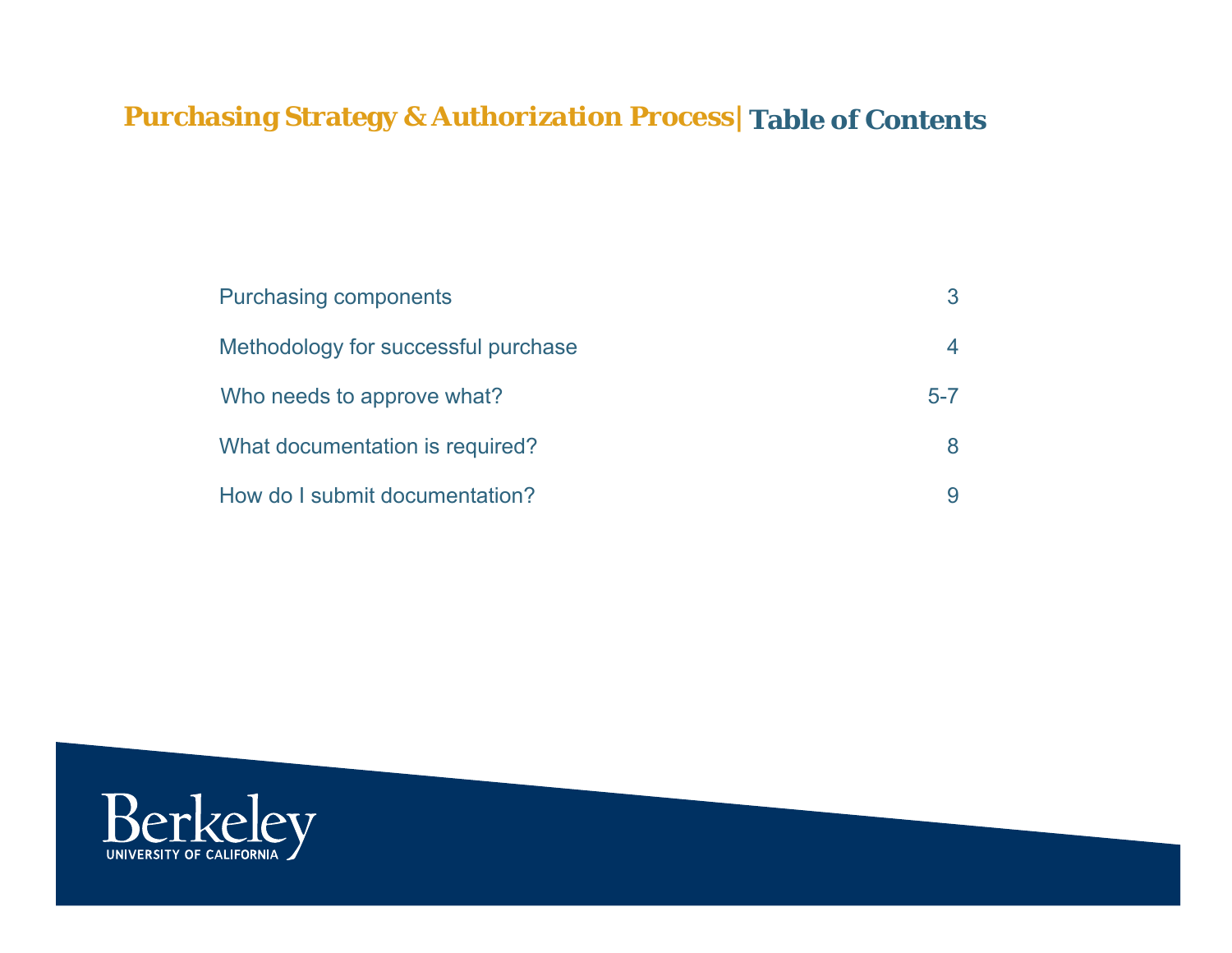## **Purchasing Strategy| Components**



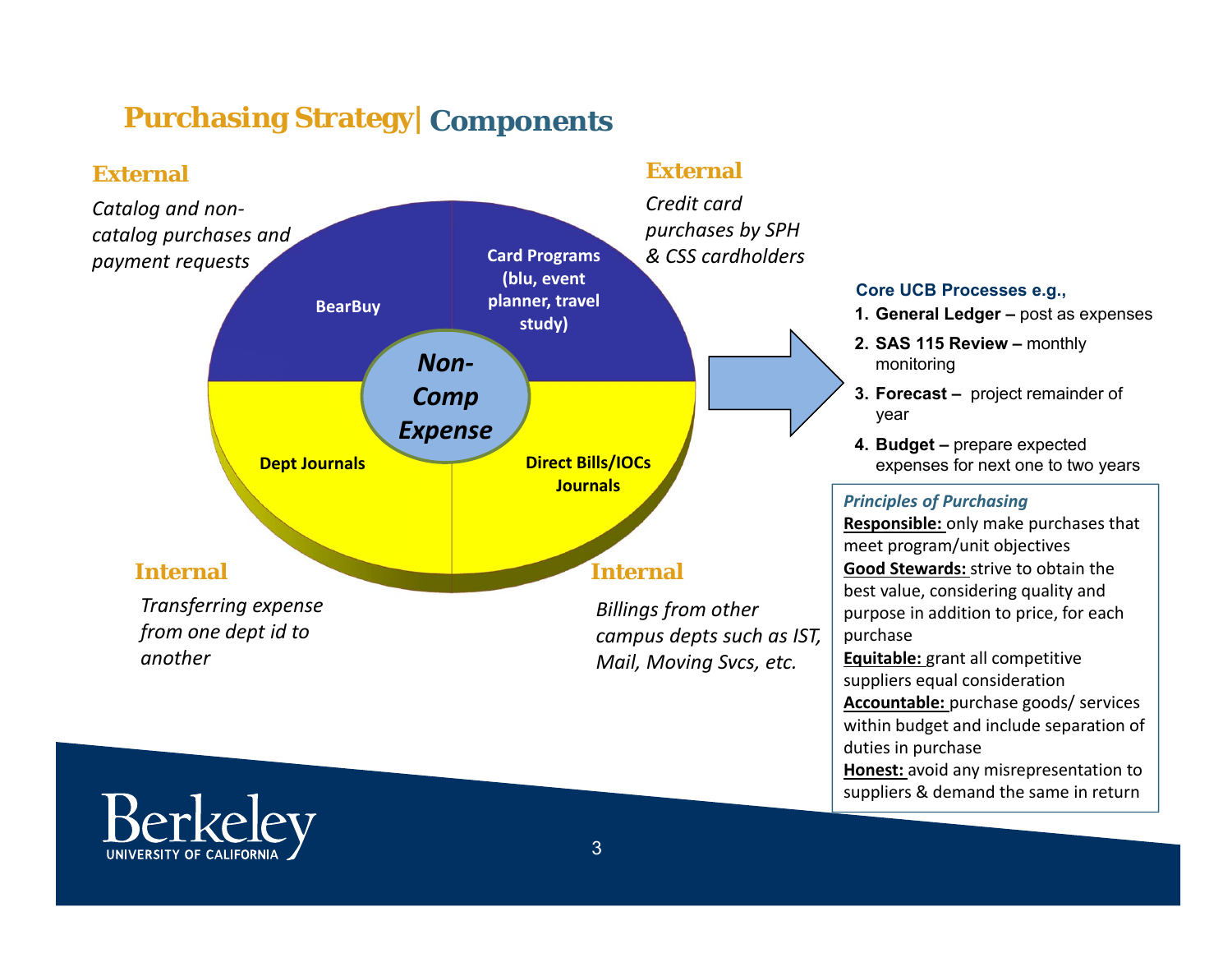## **Purchasing Strategy|Methodology for Successful Purchase**



and unit requirements)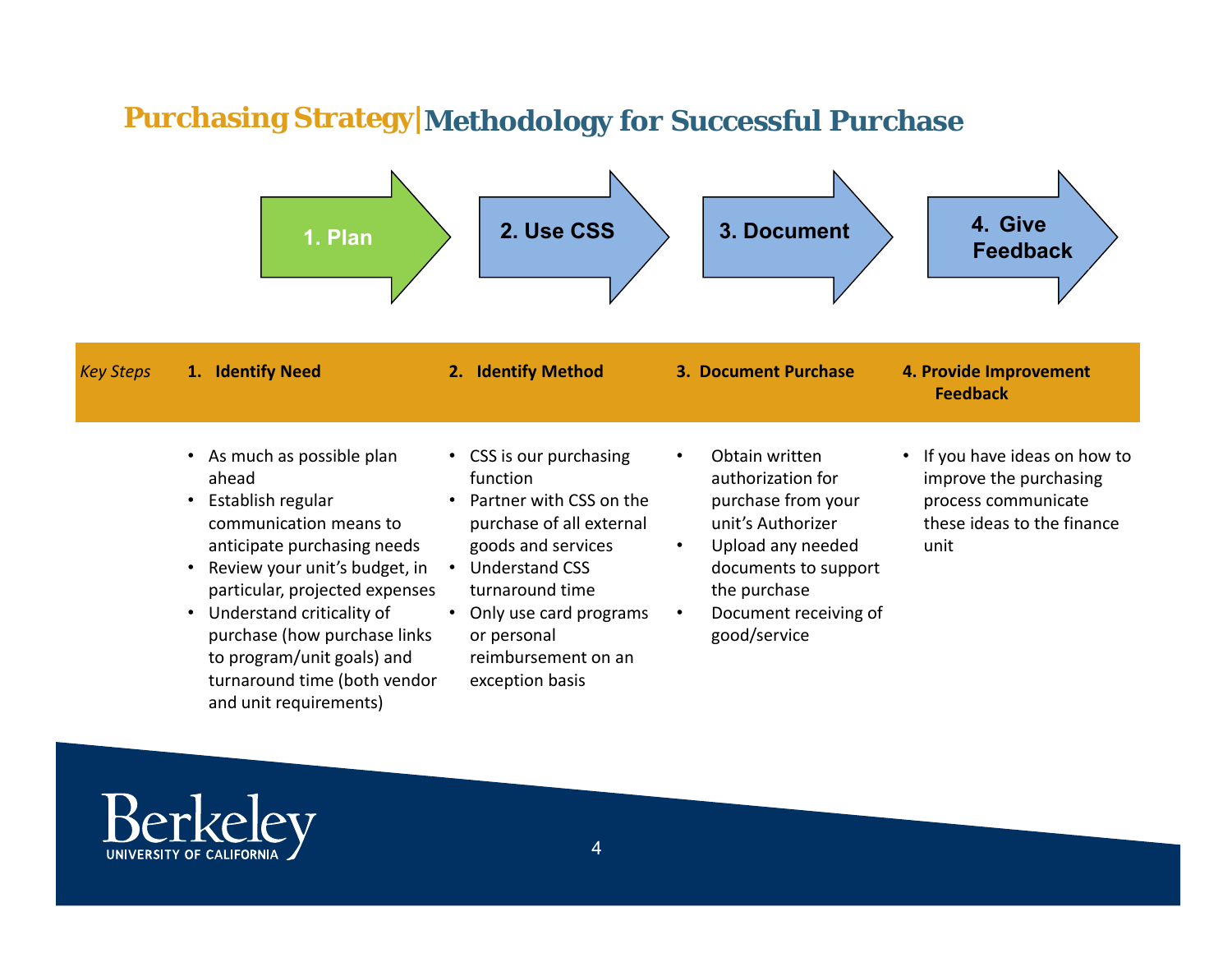# Purchasing/Payment Request Authorization| Who Needs to Approve What?

|                                                                                                                                                                                                                                                                                                                                                        | <b>Unit</b>                             | <b>School</b>            |                                  | <b>University</b>                 | <b>OP</b>                                                                                                                                                                                                                                                                       |
|--------------------------------------------------------------------------------------------------------------------------------------------------------------------------------------------------------------------------------------------------------------------------------------------------------------------------------------------------------|-----------------------------------------|--------------------------|----------------------------------|-----------------------------------|---------------------------------------------------------------------------------------------------------------------------------------------------------------------------------------------------------------------------------------------------------------------------------|
| For Low Value (<\$5k)                                                                                                                                                                                                                                                                                                                                  | <b>Authorizer</b><br>(by Dept Id or PI) | <b>CFO</b>               | <b>Dean</b>                      | <b>EVCP/</b><br><b>Chancellor</b> | Office of the<br><b>President</b>                                                                                                                                                                                                                                               |
| After-the-fact Payment Requests for Services where vendor<br>did not have insurance during the period when service provided                                                                                                                                                                                                                            |                                         |                          |                                  |                                   |                                                                                                                                                                                                                                                                                 |
| Cash Donation included as part of the meal or registration fee for a<br>nonprofit community or charitable fundraising event - All other cash<br>donations not allowed                                                                                                                                                                                  |                                         |                          |                                  |                                   |                                                                                                                                                                                                                                                                                 |
| <b>Events with Food Costs</b> that exceed the standard per person limit <sup>1</sup>                                                                                                                                                                                                                                                                   |                                         |                          | 50%                              |                                   |                                                                                                                                                                                                                                                                                 |
| Entertainment of Family Members of a host or a guest                                                                                                                                                                                                                                                                                                   |                                         |                          |                                  |                                   |                                                                                                                                                                                                                                                                                 |
| <b>Tickets</b> to Entertainment or Sporting Events                                                                                                                                                                                                                                                                                                     |                                         |                          |                                  |                                   |                                                                                                                                                                                                                                                                                 |
| Faculty or staff picnics, holiday parties, or any event that falls under the<br>event type "Employee Morale-Building Activities" (Note:<br>Reimbursement is not permitted for birthdays, weddings, births of<br>children, anniversaries, farewell gatherings [other than retirement for<br>5+ yrs of svc] or any other occasions of a personal nature) |                                         |                          |                                  |                                   |                                                                                                                                                                                                                                                                                 |
| <b>Honoraria</b><br>Non-UC Employee<br>$\bullet$<br>UC-Employee (Academic only); max of \$1,500; paid thru payroll<br>$\bullet$                                                                                                                                                                                                                        |                                         | <mark>&lt;=\$1.5k</mark> | $>$ \$1.5 $\mathsf{k}$<br><=\$3k | 510k<br><mark>&lt;=\$3k</mark>    |                                                                                                                                                                                                                                                                                 |
| = pre-approval required.<br>= not preferred, but circumstances may dictate necessity.<br>$\alpha$ rlzo                                                                                                                                                                                                                                                 |                                         |                          |                                  |                                   | <sup>1</sup> Per person limits in effect as of Jan 2016: breakfast<br>\$27, lunch \$47, dinner \$81, light refreshment \$19.<br>These amounts include cost of food/beverages, labor,<br>sales tax, service & delivery charges. No separate<br>approval is required for alcohol. |
|                                                                                                                                                                                                                                                                                                                                                        |                                         |                          |                                  |                                   |                                                                                                                                                                                                                                                                                 |

5

DE  $\Box$ 

UNIVERSITY OF CALIFORNIA

Ш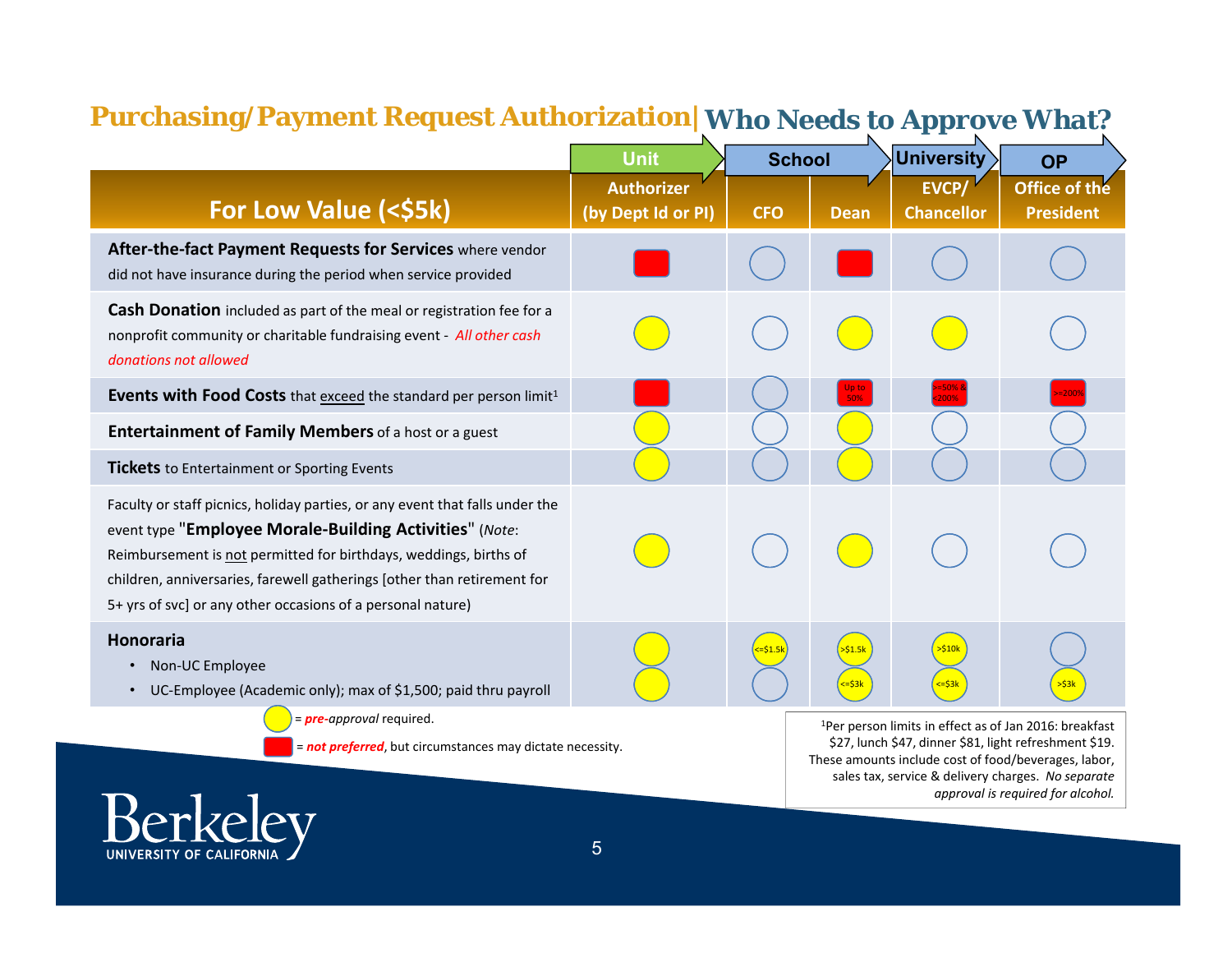## **Purchasing/Payment Request Authorization|Who Needs to Approve What?**

|                                                                                                                                                                                                                                                                            | Unit                                                      |            | <b>School</b> | University                        | <b>OP</b>                                                                                                                                                                                                                                                                       |
|----------------------------------------------------------------------------------------------------------------------------------------------------------------------------------------------------------------------------------------------------------------------------|-----------------------------------------------------------|------------|---------------|-----------------------------------|---------------------------------------------------------------------------------------------------------------------------------------------------------------------------------------------------------------------------------------------------------------------------------|
| For Low Value (<\$5k)                                                                                                                                                                                                                                                      | <b>Authorizer</b><br>(by Dept Id or PI)                   | <b>CFO</b> | <b>Dean</b>   | <b>EVCP/</b><br><b>Chancellor</b> | Office of the<br><b>President</b>                                                                                                                                                                                                                                               |
| Membership<br>Professional<br>Social<br>$\bullet$                                                                                                                                                                                                                          |                                                           |            |               |                                   |                                                                                                                                                                                                                                                                                 |
| <b>Non-Cash Awards for Employees</b><br>Employee Recognition not to exceed \$75<br>Employee Length of Service not to exceed \$400<br><b>Sympathy Gifts</b><br>$\bullet$                                                                                                    |                                                           |            |               |                                   |                                                                                                                                                                                                                                                                                 |
| <b>Non-Cash Gifts to Non-Employees</b><br>Promotional items <= \$75 per indiv per calendar yr<br>Appreciation, recognition or incentive <\$600 per indiv per cal yr<br>$\bullet$<br>Sympathy <= \$200<br>$\bullet$                                                         |                                                           |            |               |                                   |                                                                                                                                                                                                                                                                                 |
| <b>Travel and Entertainment</b><br>Meal costs in excess of the standard per person limit <sup>1</sup><br>$\bullet$<br>Moving costs for new employees in eligible positions<br>$\bullet$<br>Business class or first class air travel<br><b>Travel Advances</b><br>$\bullet$ |                                                           |            |               |                                   |                                                                                                                                                                                                                                                                                 |
| All Other Purchasing/ Payment Requests                                                                                                                                                                                                                                     |                                                           |            |               |                                   |                                                                                                                                                                                                                                                                                 |
| = pre-approval required.                                                                                                                                                                                                                                                   | = not preferred, but circumstances may dictate necessity. |            |               |                                   | <sup>1</sup> Per person limits in effect as of Jan 2016: breakfast<br>\$27, lunch \$47, dinner \$81, light refreshment \$19.<br>These amounts include cost of food/beverages, labor,<br>sales tax, service & delivery charges. No separate<br>approval is required for alcohol. |

6

UNIVERSITY OF CALIFORNIA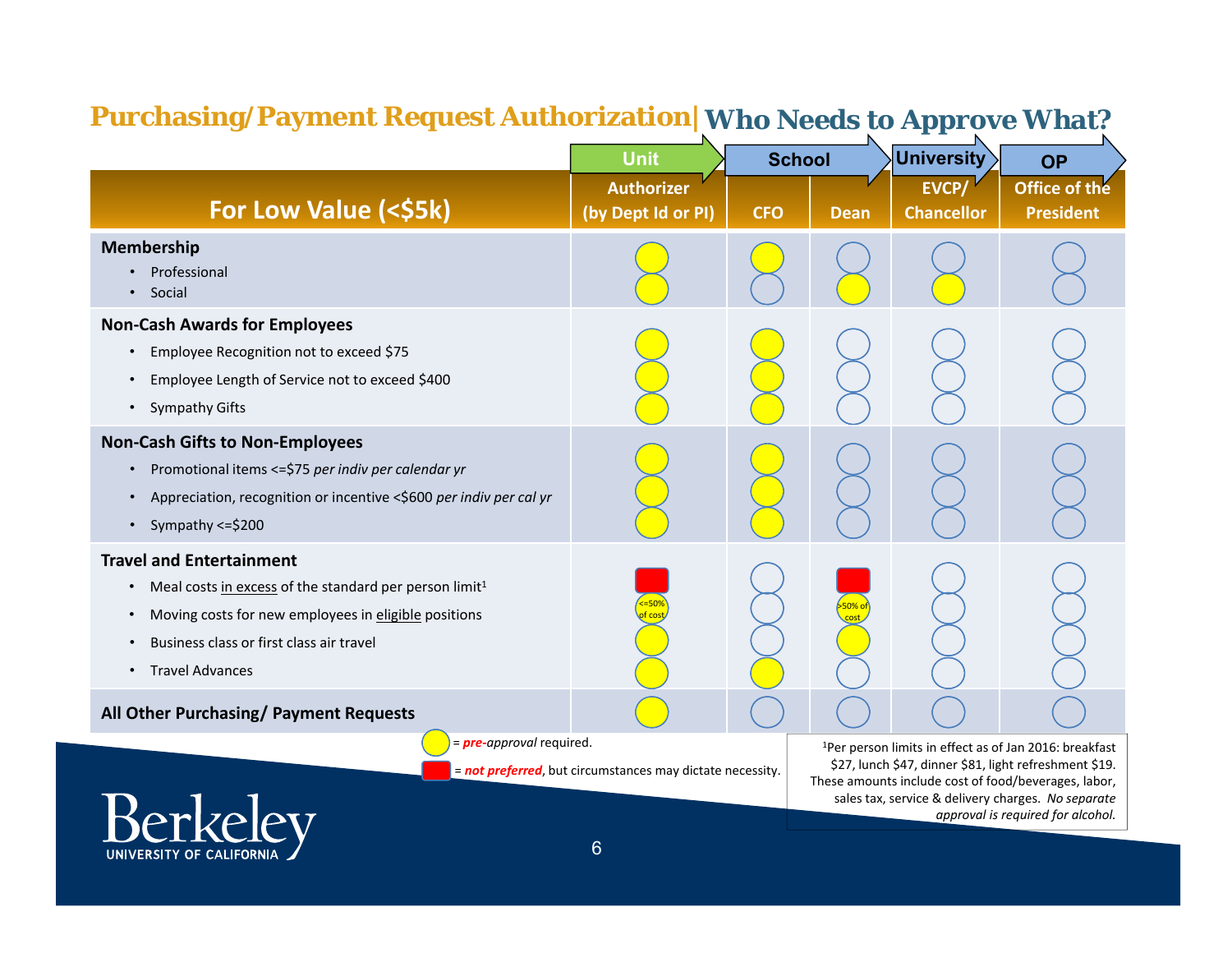## **Purchasing/Payment Request Authorization|Who Needs to Approve What?**

|                                                                                                                                                        | <b>Unit</b>                   | <b>School</b>     |                         |                            | <b>University</b>                 | <b>OP</b> |
|--------------------------------------------------------------------------------------------------------------------------------------------------------|-------------------------------|-------------------|-------------------------|----------------------------|-----------------------------------|-----------|
| <b>For High Value (&gt;=\$5k) and Not<br/>Contract or Grant</b>                                                                                        | <b>Division Head or</b><br>PI | <b>CFO</b>        | <b>Dean</b>             | EVCP/<br><b>Chancellor</b> | Office of the<br><b>President</b> |           |
| All Purchasing & Payment Requests >=\$5k<br>Additional levels of Supply Chain and Campus approval required<br>based on dollar amounts and risk levels. |                               | $\leq$ = \$50 $k$ | $\left  \right $ >\$50k |                            |                                   |           |



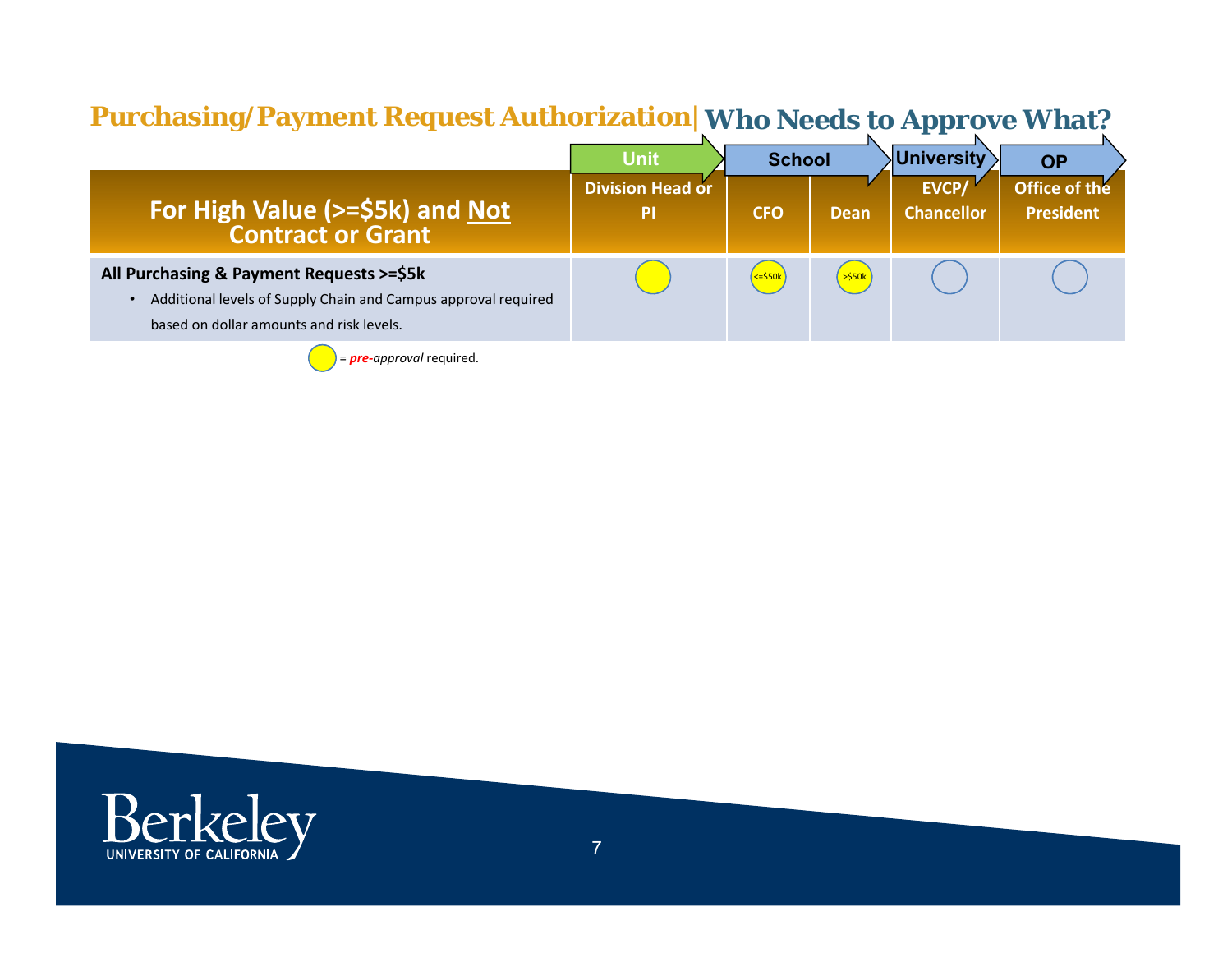## **Purchasing/Payment Requests | What Documentation is Required?**

### **For Payment Requests…**

- • See Controller's website: http://controller.berkeley.edu/financial-operations/accountspayable/payment-request-cost-types-and-required-supporting-documents
- $\bullet$  Specifically for Honoraria, communication (email or letter) with Honorarium recipients prior to event should include clear understanding of participation expectation (*e.g., giving 5 two-hour lectures in PH xxx next semester or participating as a panelist in a two-hour Session x on May 4, 2015*). Also, the honorarium amount should be included in this communication (*e.g., we will give you an honorarium of \$1,000 for the 5 lectures*).

#### **For Purchase of Goods/Services…**

• Go to the address below and identify which form you need for the purchase. Navigate to the form in BearBuy to find the documentation requirements for the purchase. http://supplychain.berkeley.edu/sites/default/files/forms\_matrix\_110514.pdf